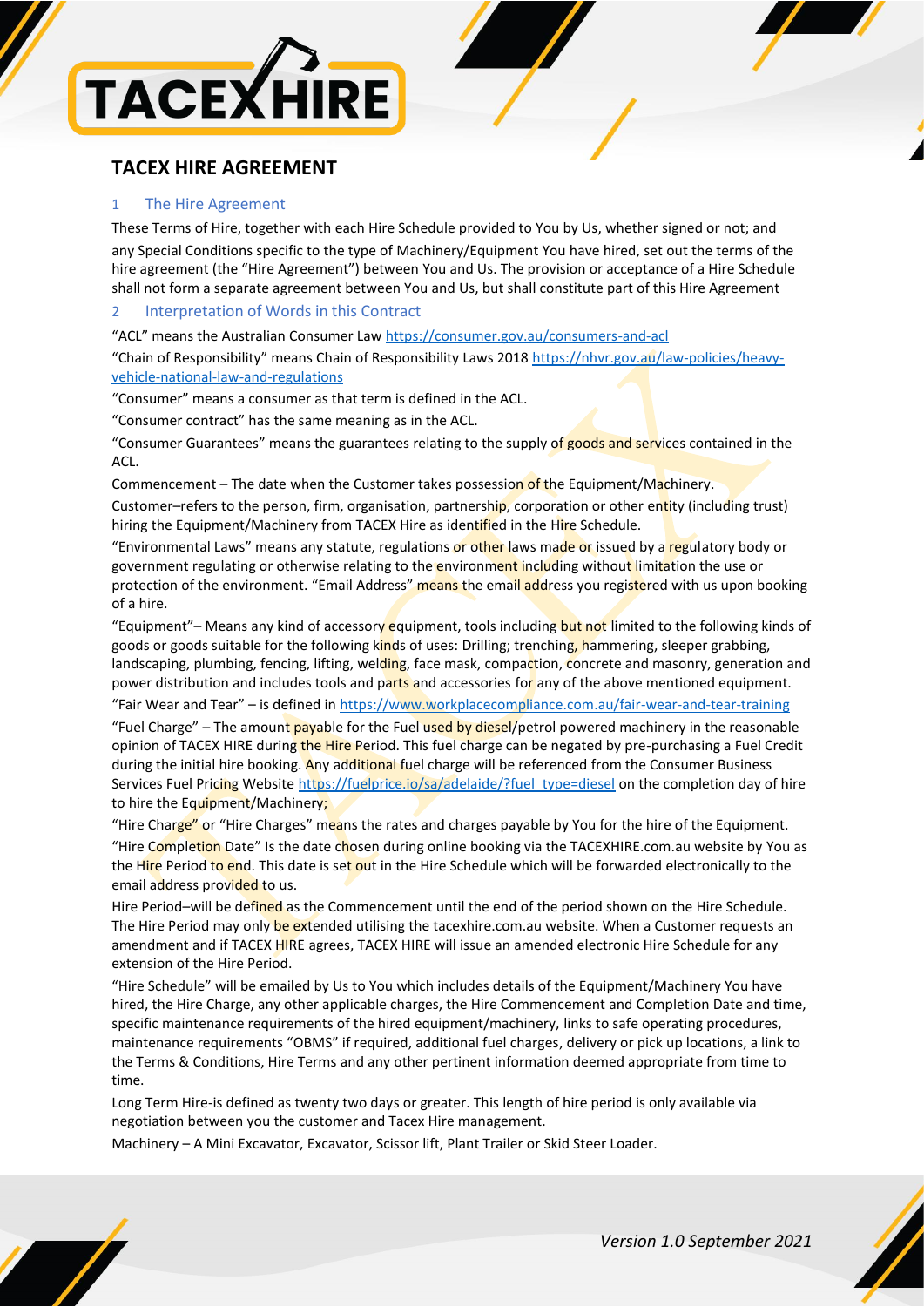

"PPSA" means the Personal Property Securities Act 2009 <https://www.legislation.gov.au/Details/C2014C00273> and any other legislation and regulations in respect of it. Hire Agreement clause's 9.2, 10 and 31 have the respective meanings given to them in the PPSA:

- A financing change statement,
- financing statement,
- purchase money security interest (or "PMSI"),
- register,
- registration; and
- security interest.

Remote Area – Any location which is more the 100 kilometres from the TACEX HIRE branch from where the Equipment/Machinery is hired.

Soiled – An item of Machinery that has been returned at the end of the Hire Schedule and has mulch, soil, mud, grasses embedded within the running tracks/wheels or within the enclosed cabin. **NOTE TO CUSTOMER:** A pre purchased Soiling Fee can be purchased at the time of booking to avoid excess Soiled or Heavily Soiled additional charges being applied.

(Heavily) Soiled – An Item of Machinery that has been returned at the end of the hire schedule and has visible salty sand, concrete splatter, gyproc powder or visible metal grinder filings.

**NOTE TO CUSTOMER:** A pre purchased soiling fee can be purchased at the time of booking to avoid excess Soiled or Heavily Soiled Charges being applied. [Clause 10](#page-7-0) applies to Contaminated Machinery.

"New Replacement Cost" means the cost to replace the Equipment/Machinery with a new item of the same Equipment/Machinery, or if the same is not available, then the cost to replace the Equipment/Machinery with a new item of Equipment/Machinery of the same quality, function and capacity.

"OBMS" is the TACEX HIRE "Off-Base Maintenance Schedule" carried out by Us (or Our contracted agent) for any Long Term Hire of Excavator, Mini Excavator Plant Trailer, Skid Steer Loader, Auger, Hammer, Drilling or Welding Bundle. The OBMS involves Pre Notified attendance on site by Our service team to conduct routine Equipment/Machinery servicing and general maintenance requirements.

"Regulatory Authority" means any public authority or government agency responsible for regulating the performance of works described.

"Related Body Corporate" has the same meaning as in the Corporations Act 2001 Section 50.

"Road Law" means any law, regulation or rule relating to the use of a road, restrictions on driving hours (in whichever legislative instrument those requirements may appear), mass, load and restraint requirements for the carriage of goods, dangerous goods, environmental impacts and speed and traffic requirements and includes the Heavy Vehicle National Law.

"Small Business Contract" has the same meaning as in the ACL (as amended).

"Transport Movement" means the period of time during a delivery in which Equipment is being transported by road, which is governed by Road Law and is subject to the Chain of Responsibility.

TACEX HIRE –means company TACEX HIRE PTY LTD ABN 53 652 094 570

"We/Us/Our" means TACEX HIRE PTY LTD ABN 53 652 094 570 PO Box 159 Mitcham SA 5062 any Related Body Corporate and their successors and assigns.

"You/Your" refers to the person, firm, organisation, partnership, corporation, trust or other entity hiring Equipment/Machinery from Us. The reference to "You/Your" includes any of your employees, agents or contractors.

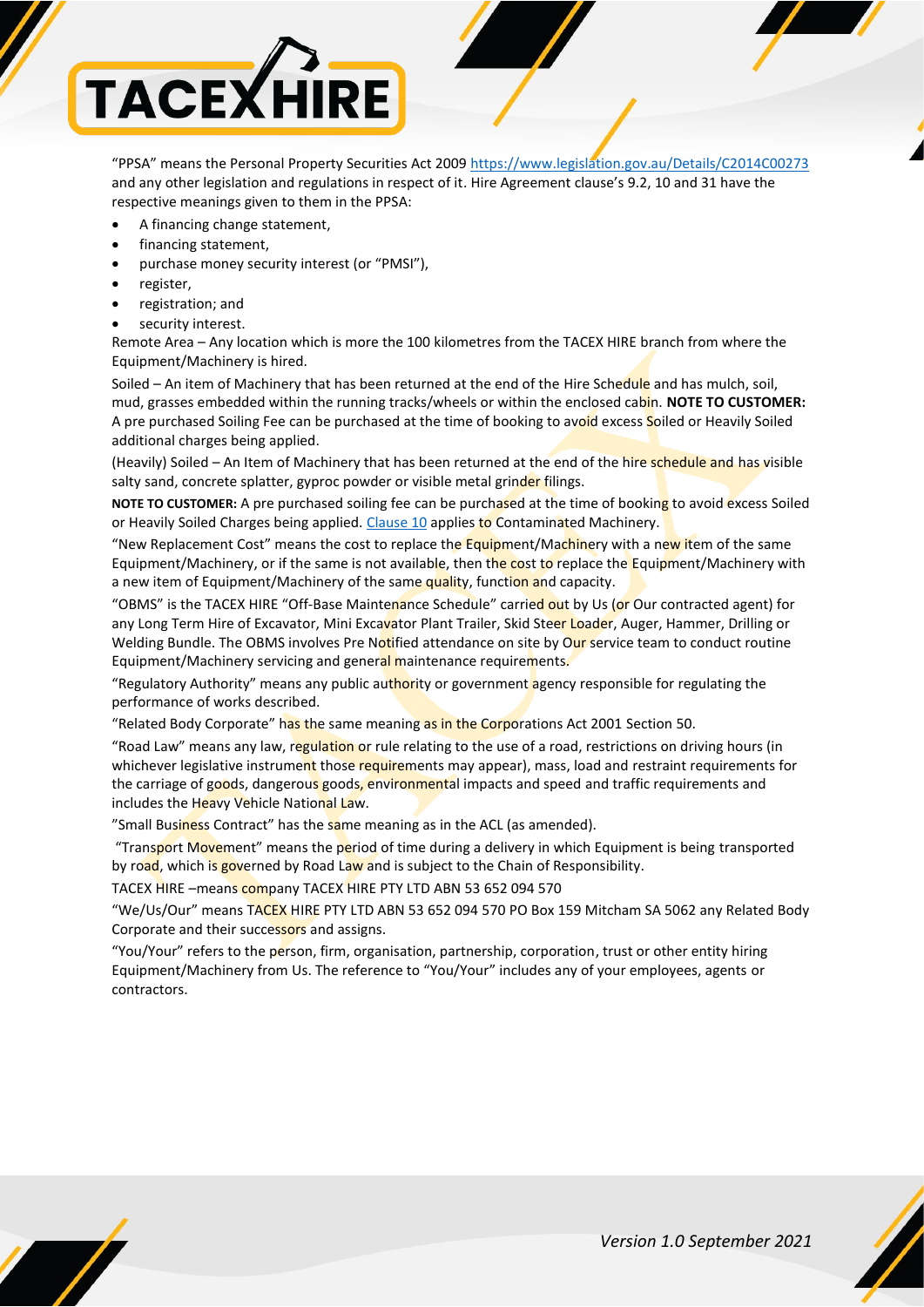

# 3 The Hire Period

- 3.1 The Hire Period commences on the earlier of the following:
	- 3.1.1 when You take possession of the Equipment/Machinery; or
	- 3.1.2 if You request delivery and collection of the Equipment/Machinery, the time We deliver the Equipment to the address in the Hire Schedule.
	- 3.1.3 The Hire Period is for an indefinite term and ends when the Equipment is back in Our control or possession.
	- 3.1.4 The Hire Period includes weekends and public holidays.
- 3.2 A minimum Hire Period may apply in respect of certain items of Equipment ("Minimum Hire Period"). We will advise you at the time of hiring if a Minimum Hire Period applies. If You return the Equipment to Us before the expiration of the Minimum Hire Period, You are required to pay all Hire Charges in respect of the Minimum Hire Period.

# 4 Calculation of Hire or Additional Charges

- 4.1 You will pay Us for the hire of the Equipment/Machinery at the Hire Charge set out in the Hire Schedule in Australian Dollars.
- 4.2 The Hire Schedule will specify the rate which will apply to You and the method of calculation.
- 4.3 Additional Hire Charges as set out in the Hire Schedule will apply if an Excavator is used for more than 8 hours per day.
- 4.4 Additional Hire Charges as set out in the Hire Schedule will apply if the Excavator Attachment B1S Hammer is used for more than 3 hours per day.
- 4.5 Additional Hire Charges as set out in the Hire Schedule will apply if the Excavator Attachment Auger A11 is used for more than 5 hours per day.

**Note to Customer:** Evidence of use is taken from the CAT Link which supplies Excavator Engine operating times and applicable Auxiliary accessories operation times if attached.

- 4.6 You will be charged for the hire of Equipment/Machinery for the full Hire Period. For the avoidance of doubt, You must continue to pay the Hire Charges and other charges after the expected Hire Completion Date if You have not returned the Equipment to Us by the Hire Completion Date. This obligation survives termination of the Hire Agreement.
- 4.7 Hire Charges will commence from the Hire Period and continue until the date You either return the Machinery/Equipment to the location you collected it from, or if at the time of booking a Delivery/Pick up was purchased the collection time afforded will be 45mins.

*Example 1. A 1 day hire with delivery has been scheduled for 7:00am on Monday 3rd the pick up collection time will be on Tuesday the 4th between 7:00am +2hrs. This gives the TACEX ground Handling Agent time to arrive at the pick up location. When the TACEX Ground Handling Agent arrives 45 minutes will be afforded to ensure a secure load of the Mini Excavator onto the trailer, collect all hired equipment, service accessories stated on the Hire Schedule. If the Mini Excavator/Machinery is not available for collection at the time the TACEX Ground Handling Agent arrives for collection additional fees may be payable. These fees will be stated on the Hire Schedule emailed at the time of booking.*



*Version 1.0 September 2021*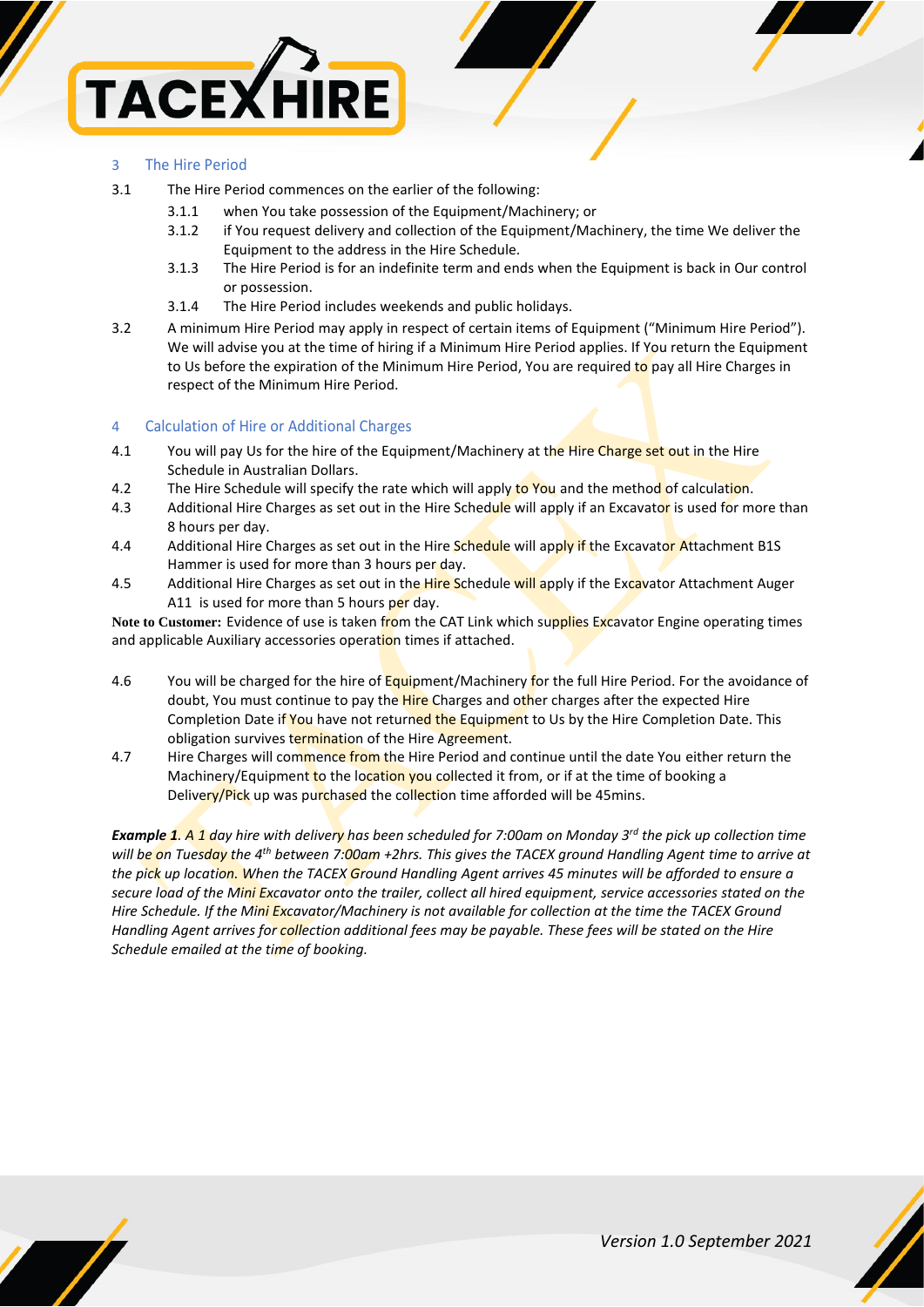

# 5 Additional Charges if Required

- 5.1 In addition to the Hire Charges You agree to pay:
	- 5.1.1 if You do not return the Equipment in clean and good working condition, Soiled or Heavily Soiled charges may be applied.
	- 5.1.2 for any consumables, fuel, brake pads
	- 5.1.3 if You require Us to deliver, collect or install the Equipment, the cost of delivery, collection or installation, as detailed in the Hire Schedule. Such charge may include a waiting fee (charged at cost) in addition to the delivery and collection fee if the nominated time for delivery or collection of the Equipment is delayed by You. Refer to Clause 4.7 *Example 1*
	- 5.1.4 a charge for refilling fuel tanks;
	- 5.1.5 any stamp duty or GST arising out of this Hire Agreement;
	- 5.1.6 any other applicable levies, fines, penalties and any other government charges arising out of Your use of the Equipment;
	- 5.1.7 charges for payment made by credit card;
	- 5.1.8 an environmental charge in relation to any item of Equipment/Machinery, as detailed in the Hire Schedule;
	- 5.1.9 any reasonable charges incurred by Us if we are unable to carry out "OBMS" on the Equipment during normal working hours.

### 6 Payment

- <span id="page-3-0"></span>6.1 For hire periods of time less than or equal to 21 days You must pay all Hire Charges and other fees, charges and costs that become due and payable under this Hire Agreement at the time of booking online.
- 6.2 For Long Term Hire periods You must pay all Hire Charges and other fees, charges and costs that become due and payable under this Hire Agreement each 14 day period. The first 21 days will be paid in full at the time of booking and every 14 days of hire thereafter will be deducted from your nominated form of payment.
- 6.3 If these hire charges are not paid a reminder notice will be emailed detailing instructions to remedy the oversight
- 6.4 If You do not pay the invoice in full by the payment due date, We may charge, in addition to any other costs recoverable under this Hire Agreement:
	- 6.4.1 interest, calculated monthly, on the total outstanding balance. The interest rate used to calculate the interest payable for the month is the 90-day Bank Bill Swap Rate published on the first business day of that month plus 2%; and
	- 6.4.2 any costs and expenses (including any commission payable to any commercial or mercantile agents and legal costs) incurred by Us in recovering any unpaid amounts under this Hire Agreement.
- 6.5 We are entitled to set off against any amount We owe You any amount owed to Us by You or any amount owed to Us by any of Your Related Bodies Corporate.

## 7 Your Obligations to US

**NOTE TO CUSTOMER:** Prior to your first Hire of Equipment/Machinery you will be required to watch the related TACEX HIRE safety/operational video/s appropriate to the Hire which provides instruction on the Safe operation of the Machinery or Equipment.



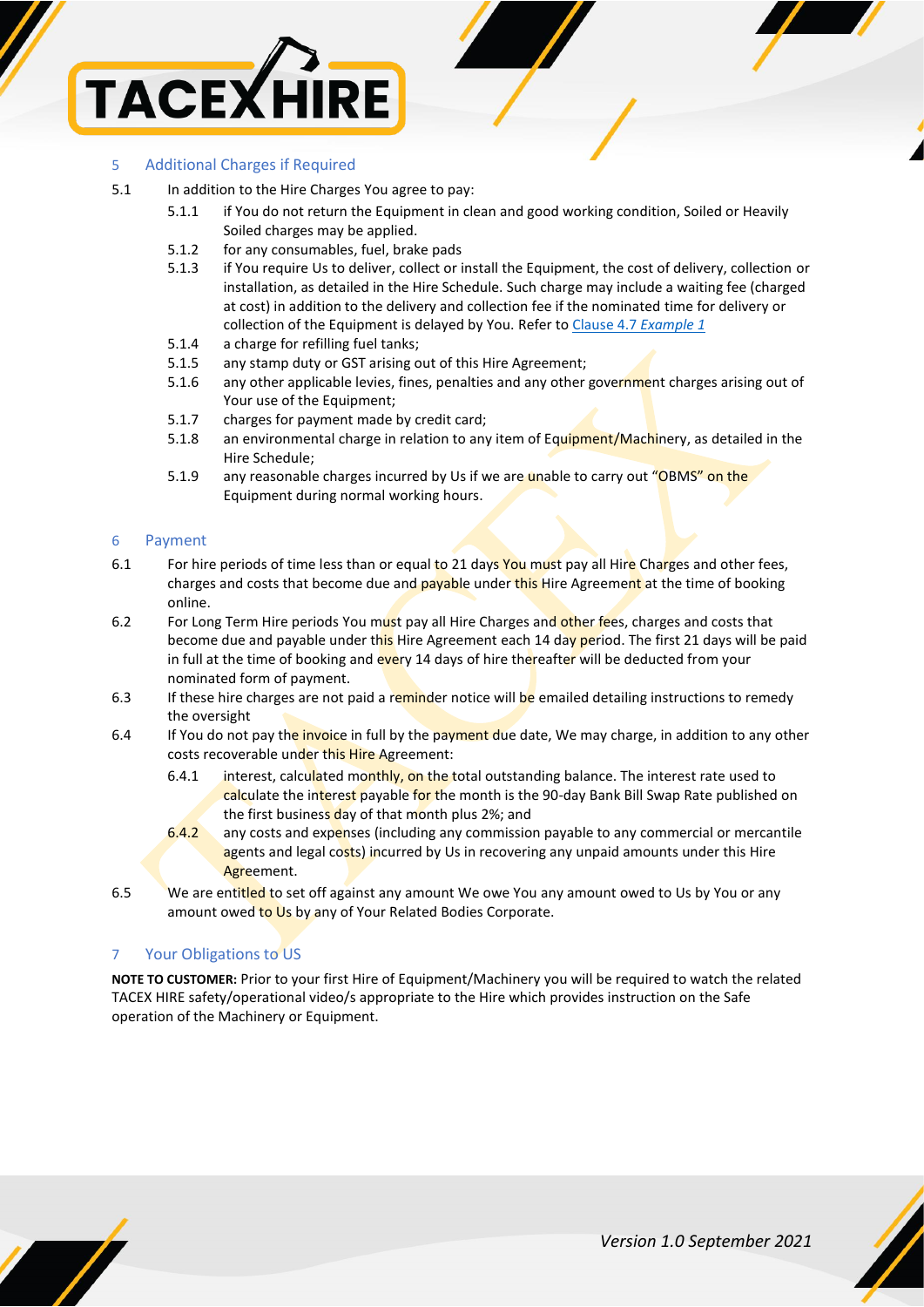

- 7.1 This Hire Agreement is personal to You and You must not allow nor authorise any other person or entity to use, re-hire or have possession of the Equipment at any time, unless expressly agreed by Us via email at [info@tacexhire.com.au](mailto:info@tacexhire.com.au)
- 7.2 You agree that before taking delivery of the Equipment, You have satisfied Yourself as to the suitability and condition of the Equipment and You will ensure that the Equipment/Machinery is used only for the purpose for which it was designed by the manufacturer. Subject to clauses 13.2 and 13.3, We make no representations and give no guarantee or warranty that the Equipment/Machinery is suitable for Your intended purpose.

You must:

- 7.3 Report and provide full details to Tacex Hire of any accident or damage to the Equipment/Machinery on the day of the accident or damage occurring. To be provided via an email to info@tacexhire.com.au;
- 7.4 By providing payment and electronically confirming the Terms & Conditions during the online booking process You confirm acceptance of these Hire Agreement Conditions;
- 7.5 operate the Equipment safely, strictly in accordance with all laws, only for its intended use and in accordance with the manufacturer's instructions;
- 7.6 ensure persons operating the Equipment/Machinery are suitably trained in its safe and proper use, qualified to use and where necessary, hold a current licence to operate Machinery on public area's;
- 7.7 wear suitable clothing and protective equipment when operating the Equipment/Machinery as required or recommended by Us or the manufacturer;
- 7.8 ensure that no persons operating the Equipment/Machinery are under the influence of drugs or alcohol;
- 7.9 conduct a job safety analysis prior to using the Equipment/Machinery;
- 7.10 ensure that no persons carry illegal, prohibited or dangerous substances in or on the Machinery; and
- 7.11 display all safety signs and instructions (as required by law) ensuring that all instructions and signs are observed by operators of the Equipment/Machinery;
- <span id="page-4-0"></span>7.12 clean, re-fuel, lubricate and keep the Machinery or Equipment in good condition and in accordance with the manufacturer's and Our instructions provided to you at Your own cost;
- 7.13 not in any way alter, modify, tamper with, damage or repair the Equipment/Machinery without Our prior written consent;
- 7.14 not deface, remove, vary or erase any identifying marks, plate, number, notices, QR Codes or safety information, on the Equipment;
- 7.15 not remove fuel or oil tank caps, bund plugs or seals without replacing immediately after replenishment from the Equipment and ensure that they are in place when You return the Equipment; and
- 7.16 At all times during the Hire Period, You must store the Equipment safely and securely;
- 7.17 You will allow Us to enter Your premises and inspect and maintain the Equipment from time to time during the Hire Period during normal working hours. If We cannot inspect or maintain the Equipment/Machinery during normal working hours, then additional charges may apply. You can also request to conduct a joint inspection of the Equipment/Machinery with Us at the end of the Hire Period;
- 7.18 Whenever You are moving Equipment/Machinery, You must ensure the safe loading, securing and transporting in accordance with all laws and manufacturer's guidelines. You (or any contractor You engage) must observe the safety directions advised by Us and/or the manufacturer of the Equipment/Machinery to ensure its safe loading and handling;



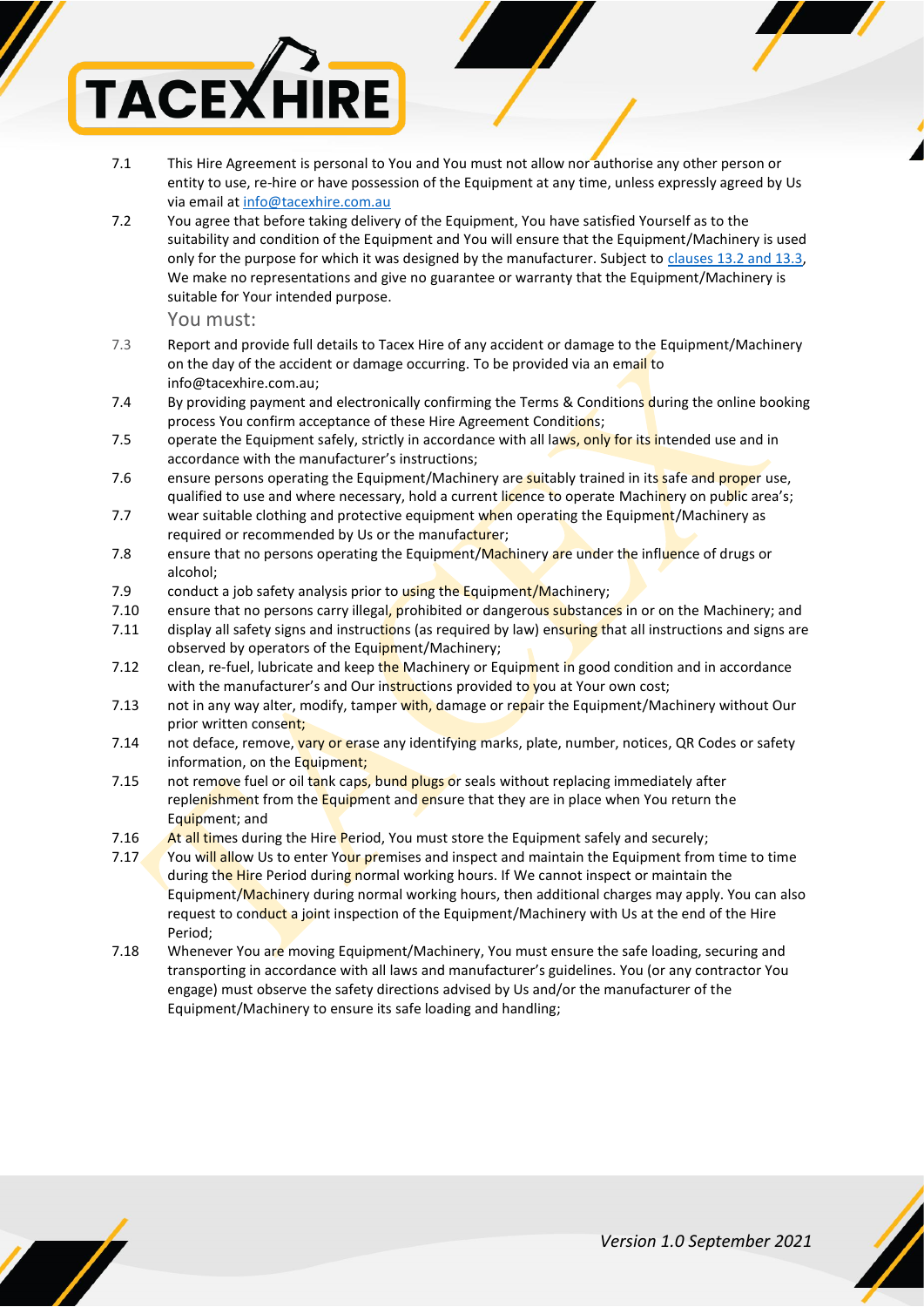

- 7.19 You must not remove the Machinery/Equipment from the State or Territory in which You hired it without Our consent. Consent may be obtained via email at [info@tacexhire.com.au;](mailto:info@tacexhire.com.au)
- 7.20 Excavators, Skid Steer Loaders and Welders contain on-board devices (each a GPS Device) which enable them to be connected to the internet and to send commands to and receive certain geolocation data from a global positioning system and other data including but not limited to speed, battery voltage and ignition status, Auxiliary attachment use
	- 7.20.1 Keys provided to customers for machinery will have an Apple **AirTag** keyring attached. The Apple **Airtag** is designed to discourage unwanted tracking. When you take our Tacex **AirTag** your iPhone will notice it's travelling with you and send you an alert. After a while, if you still haven't deactivated this message on your Iphone the **AirTag** will start playing a sound to let you know it's there. The **AirTag** is not there to track your movements however if you misplace the keys we here at Tacex Hire might be able to locate them using the Apple **AirTag** .*(We hope this will not be an inconvenience to you)*
- 7.21 By hiring from TACEX HIRE, the Customer expressly consents to TACEX HIRE's use of the GPS Device on hired Equipment/Machinery to collect, use and retaining information from the GPS Device in accordance with our Privacy Policy, and that TACEX HIRE is the owner of that data subject to your rights as set out in our Privacy Policy.
- 7.22 You must not use the Equipment/Machinery off-shore, in a mine, in an area where known asbestos removal is being undertaken or move the Equipment over water without Our prior written consent, which may be reasonably withheld.
- 7.23 You warrant that You will comply with all Environmental Laws from time to time and immediately rectify any breach of an Environmental Law caused by the use of the Equipment.
- 7.24 You must use best endeavours to ensure that the Equipment/Machinery is not contaminated with any hazardous substances (including asbestos, chemicals or substances as stated in the Dangerous Substances (Dangerous Goods Transport) Regulations 2008. Subject to [clause 10.1,](#page-6-0) You must advise Us of any risks of:
	- 7.24.1 hazardous substance contamination to the Equipment/Machinery as soon as they become apparent. Where Equipment/Machinery may have been subjected to contamination, You must effectively decontaminate, as well as provide Us with video footage/ photographic evidence showing details of decontamination processes applied. If, in Our opinion acting reasonably, the Equipment/Machinery has not been decontaminated, You will be charged for decontamination charges by a suitable organisation capable of safely and effectively cleaning the hired Equipment/Machinery.
	- 7.24.2 If, in Our opinion acting reasonably, the Equipment/Machinery has is not capable of being decontaminated, You will be charged for replacement value of the hired Equipment/Machinery.
	- 7.24.3 Any electrical Equipment provided by Us will be tested and tagged before it is hired to You, however during the Hire Period, You are responsible for arranging the re-testing and retagging of any electrical equipment in accordance with the manufacturer's instructions and the applicable Australian Standard(s) and Regulatory Authority requirements at Your cost. You will be liable for any damage caused to the Equipment resulting from incorrect testing.
- 7.25 Indemnify TACEX HIRE for any injury loss/or damage to the extent caused or contributed to by the Customer to persons or property in relation to the Equipment/Machinery and its operation and have adequate finances to cover all liabilities incurred as a result of the use of the Equipment/Machinery; Insurance coverage is not compulsory however highly recommended to cover the customer in the event of total loss, theft or fire.
- 7.26 The hirer is responsible for 'dial before you dig'. The hirer is responsible for locating any underground services and for any damage caused to same while operating the hired Equipment/Machinery. *(Caution dial before you dig does not provide location information accurately and we recommend you utilise the services of a frequency underground cable locater)*

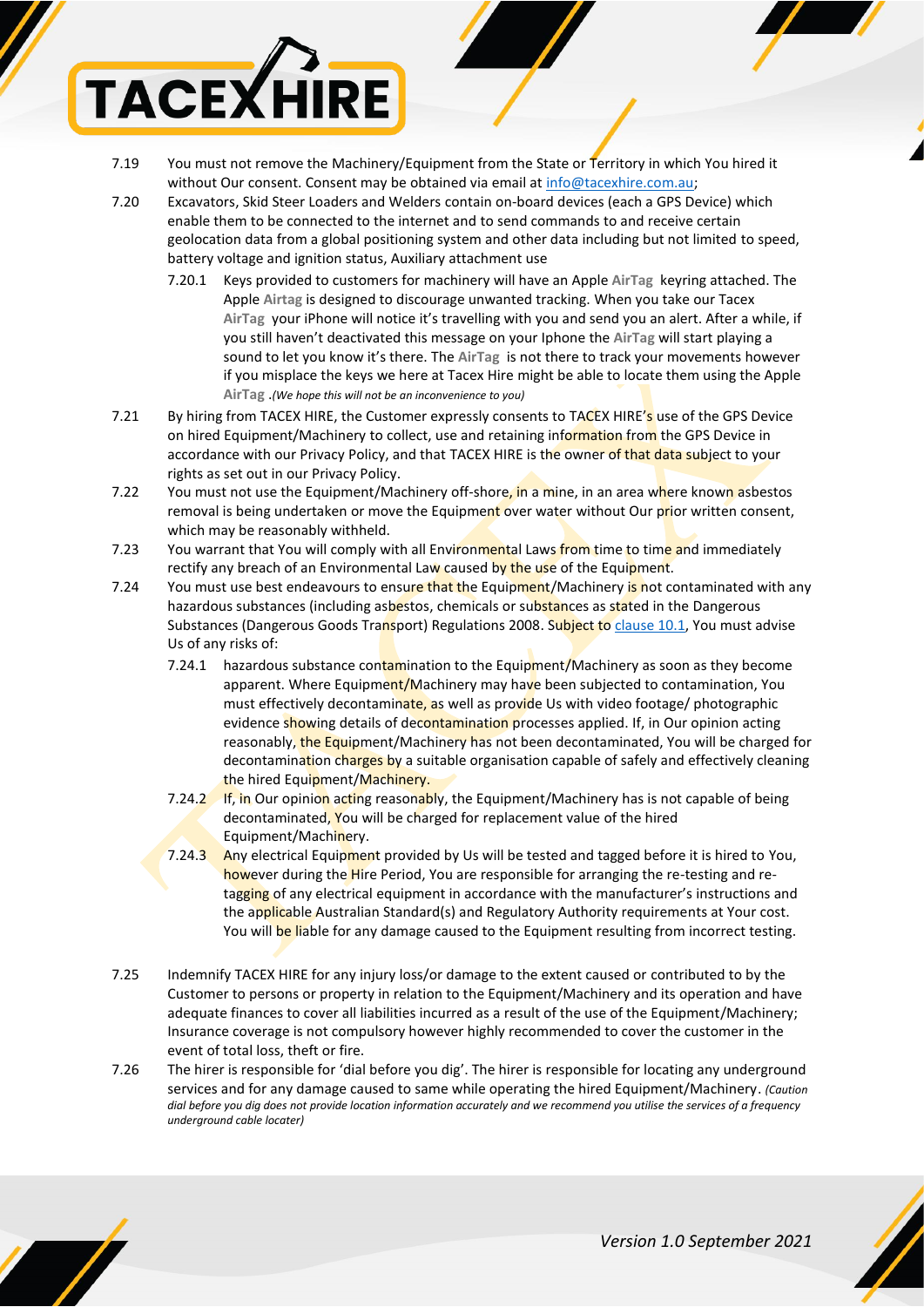

# 8 Ownership Of The Equipment/Machinery

- 8.1 Except as detailed i[n clause 8.4,](#page-6-1) You acknowledge that We own the Equipment/Machinery and in all circumstances We retain title to the Equipment. Your rights to use the Equipment are as a bailee only.( Bailee is a person or party to whom goods are delivered for a purpose, such as custody or repair, without transfer of ownership).The hirer is Bailee.
- 8.2 Except in the circumstances set out i[n clause 9,](#page-6-2) You are not entitled to offer, sell, assign, sub-let, charge, mortgage, pledge or create any form of security interest over, or otherwise deal with the Equipment in any way;
- 8.3 In no circumstances will the Equipment/Machinery be deemed to be a fixture.
- <span id="page-6-1"></span>8.4 You acknowledge that We may hire or lease Equipment/Machinery from a third party if we cannot provide them to You ("Third Party Owner"), and if this occurs, title in the Equipment/Machinery remains with the Third Party Owner.

### <span id="page-6-2"></span>9 Personal Properties Security Act

**You:**

- 9.1 acknowledge that We may register any actual or impending PMSI under the PPSA in respect of all Machinery; and
- 9.2 consent to Us registering our PMSI under the PPSA and will do all things reasonably necessary to assist Us to register Our security interest. We will be responsible for:
	- 9.2.1 the preparation and registration of the financing statement or financing change statement; and payment of any fees associated with the registration, and You waive the right to receive from Us verification of the registration pursuant to section 157(3)(b) of the PPSA.
- 9.3 If You sub-hire the Equipment to Your agent, contractor subcontractor or any third party ("Sub-hire") and the Sub-hire is a security interest under the PPSA, You agree that You will protect Our interests in the Equipment by:
	- 9.3.1 registering a security interest itself; or
	- 9.3.2 assigning, by this clause, to Us all rights as bailor, to enforce against an agent, contractor or subcontractor.
- 9.4 You have an obligation to give Us notice if another party with a security interest in the Equipment seizes or otherwise deals with Our PMSI in the Equipment. Notice will be considered as received if you forward an email with the relevant details t[o info@tacexhire.com.au](mailto:info@tacexhire.com.au)
- 9.5 If You grant any security interest in the Equipment to another party, that other party must acknowledge the priority of Our PMSI.
	- 9.5.1 The parties agree that neither party is required to give notice to the other under the PPSA unless the obligation to give the notice cannot be excluded.

## <span id="page-6-0"></span>10 Responsibility of the Equipment or Machinery

10.1 You are responsible for any loss, theft or damage to the Equipment or Machinery from any and every event whatsoever and howsoever and by whosoever caused during the Hire Period except where any such loss, theft or damage was caused by Our actions.

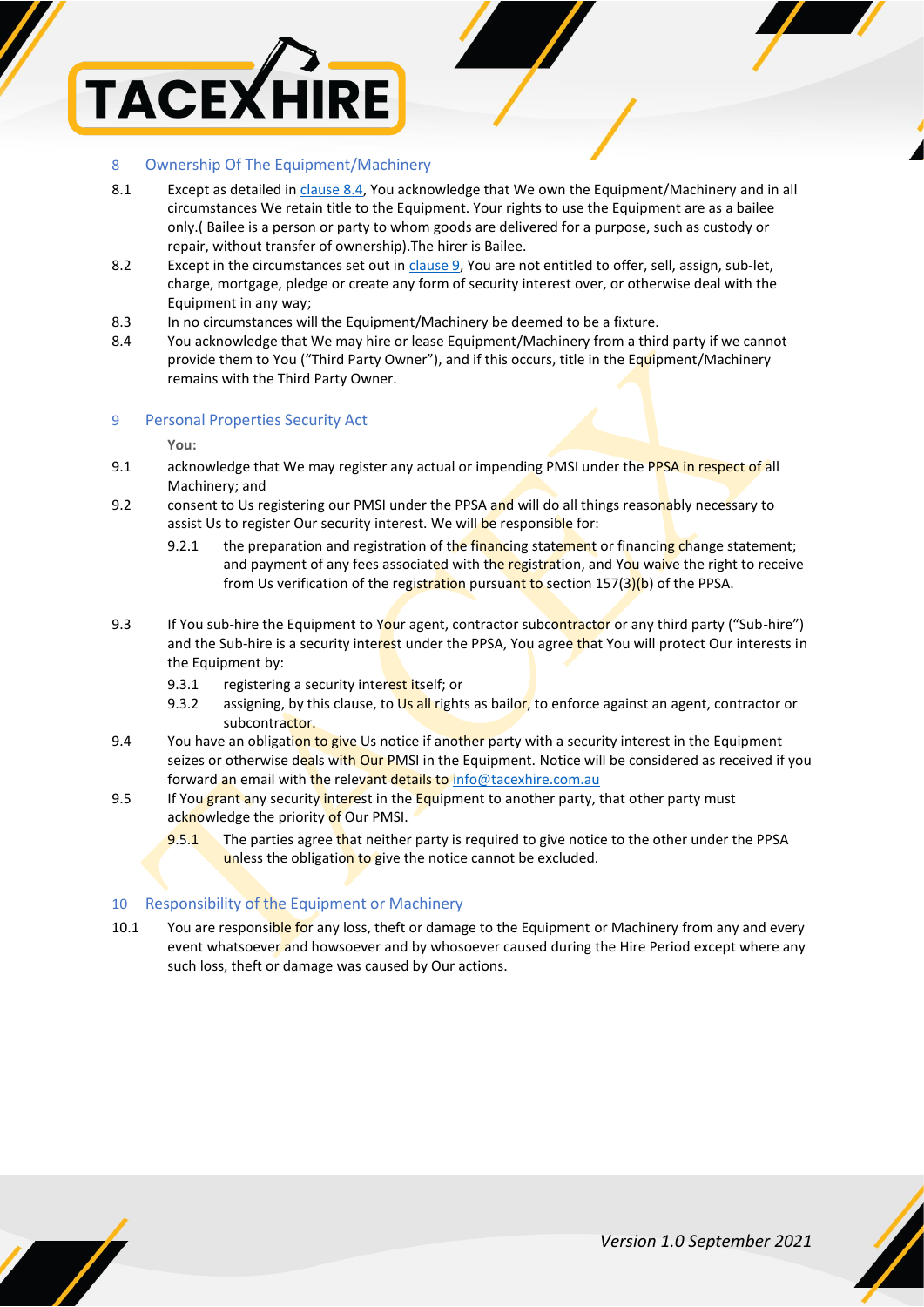# **TACEXH**

# <span id="page-7-0"></span>11 Return Of Equipment

- 11.1 You must return the Equipment to Us in the same clean condition and good working order it was in when You received it, ordinary fair wear and tear excluded. If You do not properly clean the Equipment or in Our view (acting reasonably) the Equipment is not decontaminated, We will charge You a Soiled or Heavily Soiled cost in accordance with clause 7.24 and You may be liable to continue to pay the Hire Charges for that portion of the Hire Period during which the Equipment is being cleaned by Us.
- 11.2 Except in the circumstances set out i[n Clause 12.1](#page-7-1) below, it is Your responsibility to return the Equipment to the Tacex Hire branch You hired it from during normal business hours.
- 11.3 If We have agreed to collect the Equipment from You, You must ensure it is kept safe and secure until the time of collection.

# 12 What To Do If Equipment/Machinery Breaks Down

- <span id="page-7-2"></span>12.1 In the event that the Equipment breaks down or becomes unsafe to use during the Hire Period You must:
	- 12.1.1 immediately stop using the Equipment/Machinery and notify Us by closely following the instructions provided in the Hire Schedule emailed to you at the time of online booking;
	- 12.1.2 take all steps necessary to prevent injury occurring to persons or property as a result of the condition of the Equipment:
	- 12.1.3 take all steps necessary to prevent any further damage to the Equipment/Machinery itself; and
	- 12.1.4 not repair or attempt to repair the Equipment/Machinery without Our written consent.
	- 12.1.5 Except if [clause 12.1](#page-7-2) applies, upon receiving notice from You under clause 12.1.1, We will:
		- a) take all reasonable steps to repair the Equipment/Machinery or provide suitable substitute Equipment/Machinery as soon as reasonably possible after being notified by You; and
		- b) not impose a Hire Charge for that portion of the Hire Period for which the Equipment/Machinery was broken down or unsafe; nor
		- c) the costs associated with any repair or replacement of the Equipment/Machinery.

# <span id="page-7-1"></span>13 What To Do If Equipment Is Lost, Stolen Or Damaged

- 13.1 If the Equipment/Machinery is damaged, unsafe to use as a result of Your acts or omissions, (or the acts or omissions of Your employees or contractors) or if the Equipment/Machinery is lost, stolen or damaged beyond [fair wear and tear](https://www.workplacecompliance.com.au/fair-wear-and-tear-training) during the Hire Period, You will be liable for:
	- 13.1.1 any costs incurred by Us to recover and repair or replace the Equipment; and
	- 13.1.2 the Hire Charges for that portion of the Hire Period during which the Equipment is being recovered and repaired or replaced,
- 13.2 You are liable for and indemnify Us against all liability, claims, damage, loss, costs and expenses (including, without limitation, legal fees, costs and disbursements on a full indemnity basis, whether incurred or awarded against Us and any environmental loss, cost, damage or expense) in respect of:
	- a) personal injury;
	- b) damage to property; or
	- c) a claim by a third party,
- 13.3 in respect of Your hire or use of the Equipment/Machinery or Your breach of the Hire Agreement. Your liability under this indemnity is diminished to the extent that Our breach of the Hire Agreement or Our negligence causes the liability, claims, damage, loss, costs or expenses.

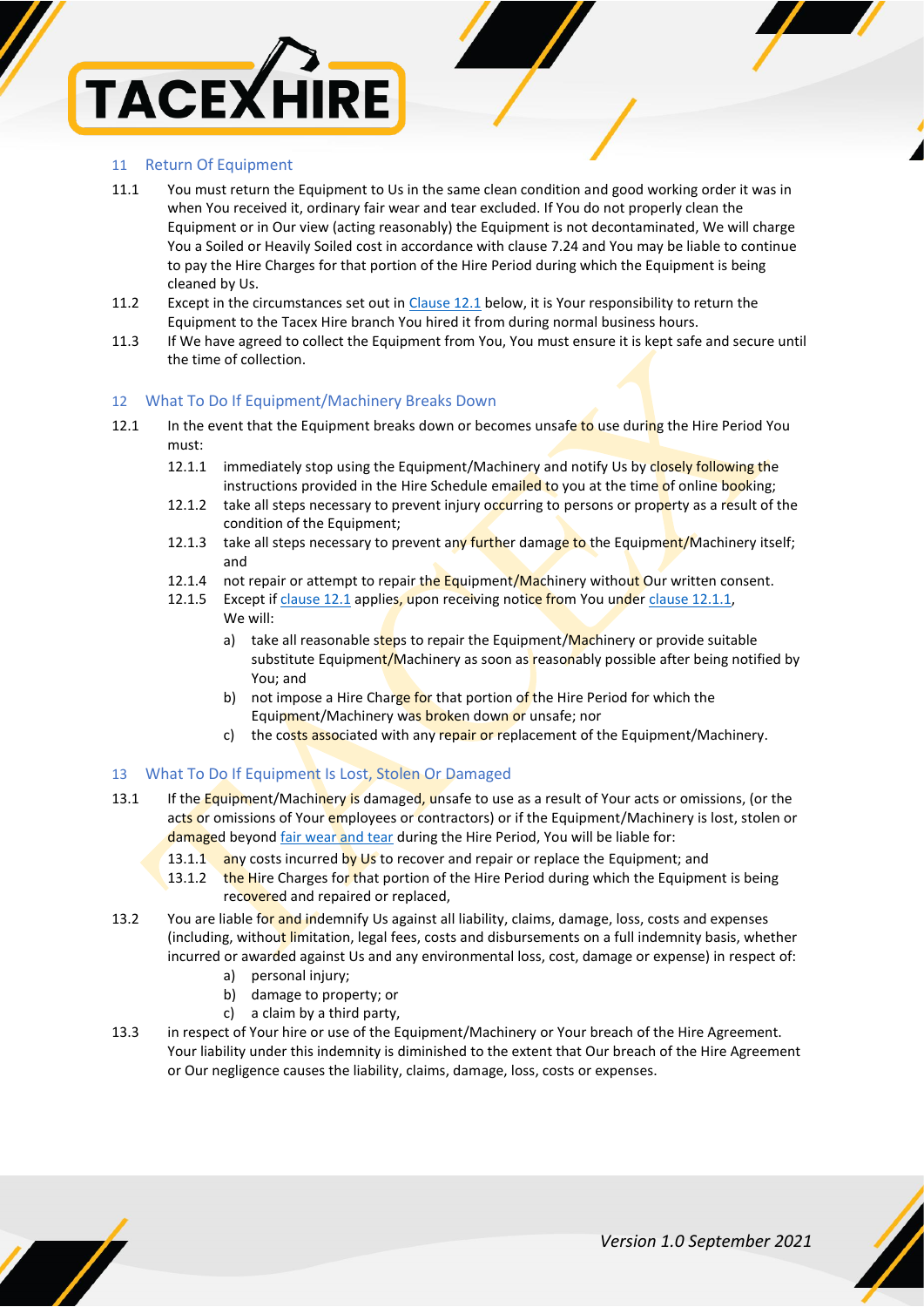

- 13.4 Each indemnity in this Hire Agreement is a continuing obligation, separate and independent from the other obligations of the parties and survives termination, completion and expiration of this Hire Agreement. It is not necessary for a party to incur expense or make any payment before enforcing a right of indemnity conferred by this Hire Agreement;
- 13.5 We will not be liable to You for any acts or omissions of any person supplied by Us where that person is acting under Your direction and control during the Hire Period and you indemnify Us against all liability, claims, damage, loss, costs and expenses (including, without limitation, legal fees, costs and disbursements on a full indemnity basis, whether incurred or awarded against Us and any environmental loss, cost, damage or expense) arising from or incurred in connection with such acts or omissions.

# 14 Remote Area Maintenance

- 14.1 This clause 14 applies if You hire Equipment for use at a Remote Area Location.
- 14.2 The "OBMS" for all long Term Machinery Equipment located at a Remote Area Location will be subject to a per kilometer charge both to and from the premises nominated by You. There will be no charge for the first 50 km either way.
- 14.3 The "OBMS" for multiple items of Machinery or Equipment which are located at the Remote Area Location will only be charged as one call out.
- 14.4 For the avoidance of doubt, You remain responsible for daily maintenance and care of all Machinery and Equipment in accordance with [clause 7.12,](#page-4-0) including but not limited to, checking of all fluids (fuel, oil, water, battery levels, waste tanks etc.), checking of all hoses (hydraulic, fuel and water), general tightening of any loose nuts, bolts, belts or fittings and lubrication of all grease points.
- 14.5 If the Equipment breaks down at a Remote Area Location, You will also pay Us the costs associated with any attendance to the Remote Area Location in addition to any other costs payable under this Hire Agreement.

# 15 Recovery of Machinery or Equipment

15.1 If You are in breach of the Hire Agreement or if the Hire Agreement or a Hire Period has been terminated unde[r clause 16,](#page-8-0) We may, at Your cost, take all steps necessary (including legal action) to recover the Equipment, including entering Your premises to do so and You expressly consent to Us entering Your premises for the purposes of recovering Our Equipment.

## <span id="page-8-0"></span>16 Termination of Hire Agreement

- 16.1 Either party may terminate this Hire Agreement and any Hire Period immediately by giving notice to the other party, if:
	- 16.1.1 that other party breaches any term of the Hire Agreement (including for breach of payment terms pursuant t[o clause 6.2](#page-3-0) and fails to remedy the breach within 7 days of written notification of the breach; or
	- 16.1.2 that other party becomes bankrupt or insolvent, executes a personal insolvency agreement, enters into liquidation, administration, receivership or ceases to carry on business, subject to any rights You may have under the Corporations Act 2001.
- 16.2 We may terminate the Hire Agreement and any Hire Period for any other reason on 24 hours' notice.
- 16.3 We may terminate the Hire Agreement immediately if You or any third party has made a false statement in, or breached any provision of the Relevant Documents.
- 16.4 These rights of termination are in addition to any other rights either party has under the Hire Agreement and does not exclude any right or remedy under law or equity.



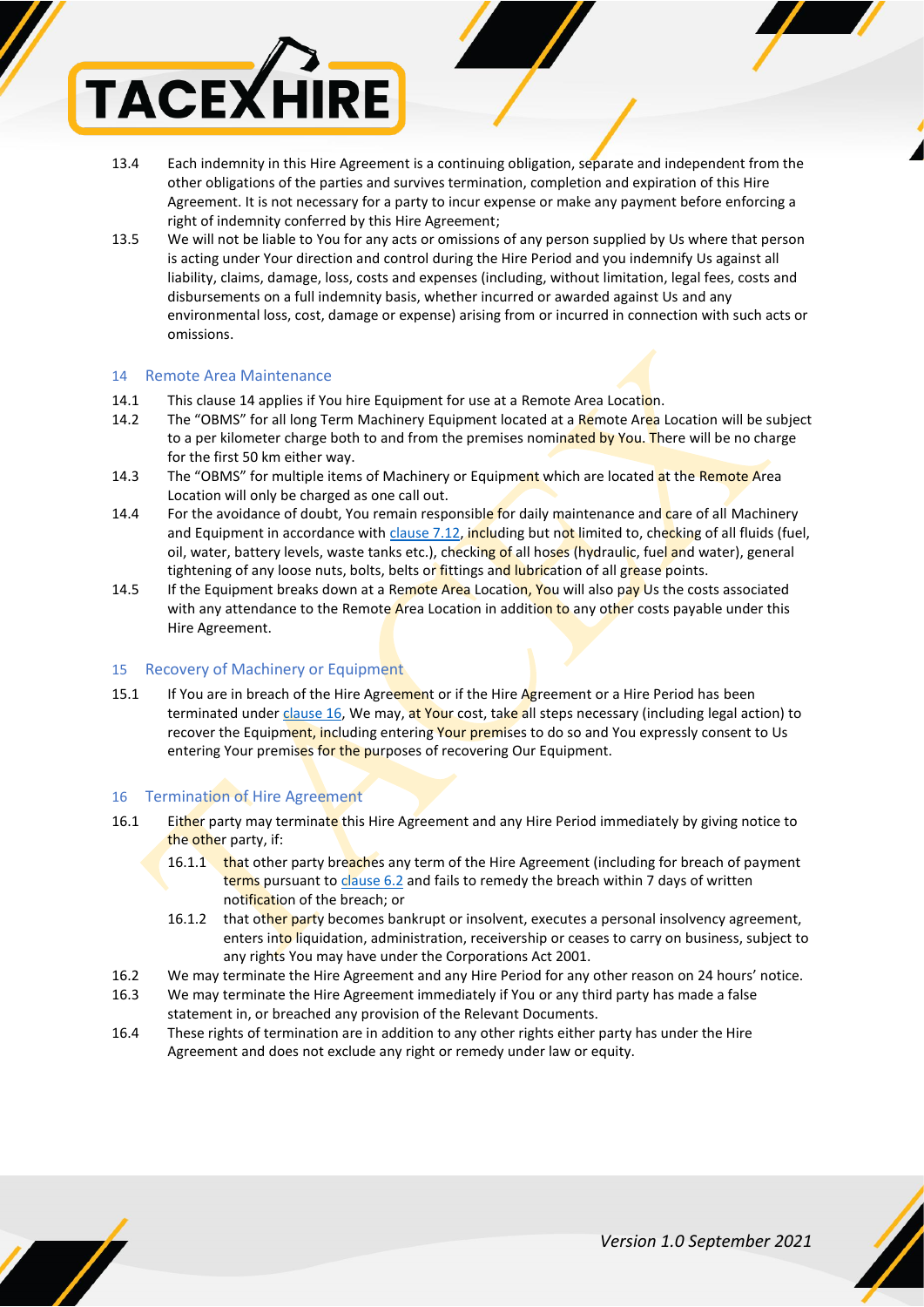

# 17 Equipment That Is Collected Or Delivered In A Damaged or Defective Condition

17.1 If You collect or receive the Equipment and find that it is broken, damaged and/or defective, You must notify Us within 24 hours after You collect or receive the Equipment. If You do not notify Us within this time period, We are entitled to assume that the Equipment You collected or received was in good order and condition.

### 18 Security

### 18.1 Except where [clause 30](#page-11-0) applies:

- 18.2 as security for Your obligations and liabilities under this Hire Agreement, You hereby charge for the due and punctual payment and performance of those obligations and liabilities, all of Your legal and equitable interest (both present and future) of whatsoever nature held in any and all real property;
- 18.3 without limiting the generality of the charge in this clause, You agree, on Our request, to execute any documents and do all things necessary required by Us to register a mortgage security or other instrument of security over any real property ("Charged Property") and against the event that You fail to do so within a reasonable time of being so requested, You irrevocably and by way of security, appoint any credit manager or solicitor engaged by Us to be Your true and lawful attorney to execute and register such instruments. You consent to the lodgement by Us of a Caveat noting our interest on the Charged Property; and
	- 18.3.1 You will indemnify Us on an indemnity basis against all costs and expenses incurred by Us in connection with the preparation and registration of any such charge and mortgage document.

### 19 Governing Law

19.1 The Hire Agreement is governed by the laws of South Australia and each party submits to the nonexclusive jurisdiction of the courts of that State in respect of any proceedings arising in connection with the Hire Agreement. Each party waives any objection to the venue of any legal process in these courts on the basis that the process has been brought in an inconvenient forum.

### 20 Privacy

- 20.1 We will comply with the Australian Privacy Principles in all dealings with You.
- 20.2 We may need to collect personal information about You, including but not limited to, Your full name and address, drivers licence details, credit card details, Builders Licence Number, Plant Equipment Insurance Policy details. You consent to Us using Your personal information in order to:
- 20.3 **fulfill functions associated with the hire of Equipment:** 
	- 20.3.1 provide services to You;
	- 20.3.2 prevent theft of Our Equipment;
	- 20.3.3 enter into contracts with You or third parties, and
	- 20.3.4 to market to You and maintain a client relationship with You.
	- 20.3.5 You also consent to Us disclosing Your personal information:
	- 20.3.6 to any credit provider or credit reporting agency for the purposes of obtaining information about Your consumer or commercial credit or business history or Your commercial activities or credit worthiness; and
	- 20.3.7 You have the right to access the personal information We hold about You.
	- 20.3.8 Copies of Our Privacy Policy are available on our website tacexhire.com.au under Legals

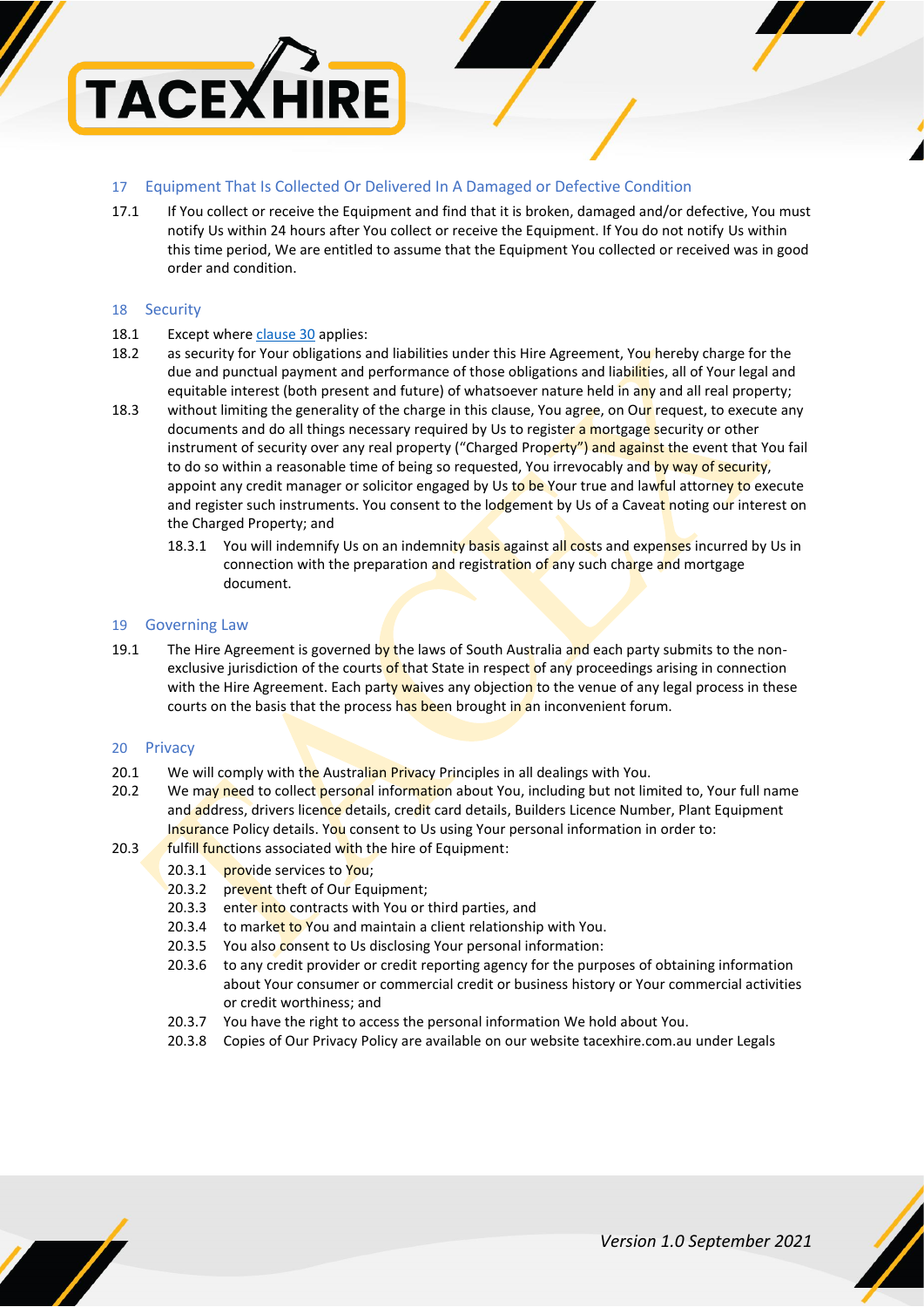

### 21 Chain of Responsibility Obligations

### You must:

- 21.1 comply with all Chain of Responsibility legislation and must ensure that any activity relating to the Machinery (including scheduling, load restraint, Transport Movement) is undertaken in accordance with Your Chain of Responsibility obligations;
- 21.2 ensure that any of Your subcontractors (where You subcontract any Transport Movement under this Hire Agreement) are contractually bound by similar Chain of Responsibility obligations to those set out in this clause 21

### 22 Force Majeure

- 22.1 Subject to clause 22.2, neither party will be responsible for any delays in delivery or installation due to causes beyond their control including but not limited to acts of God, war, terrorism, mobilisation, civil commotion, riots, embargoes, orders or regulations of governments of any relevant jurisdiction, fires, floods, strikes, lockouts or other labour difficulties, shortages of or inability to obtain shipping space or land transportation.
- 22.2 Nothing in clause 22.1 will limit or exclude Your responsibility and liability under the Hire Agreement for Equipment that is lost, stolen or damaged beyond fair wear and tear during the Hire Period, or has broken down or become unsafe to use as a result of Your conduct or negligence.

### 23 Entire Agreement

23.1 The Hire Agreement comprises the entire agreement between the parties. No additional terms and conditions (including any terms contained in any purchase order supplied by You) apply to the hire of the Equipment unless the Hire Agreement is varied in accordance with [clause 25.](#page-10-0)

### 24 No Reliance

24.1 You acknowledge that neither We nor any person acting on Our behalf have made any representation promises, agreements or other inducement to You to enter into the Hire Agreement and You have not entered into the Hire Agreement in reliance on any representations or inducements (including in relation to the use of the Equipment) except for statements contained in this Hire Agreement.

### <span id="page-10-0"></span>25 Variation to Hire Agreement

25.1 To the extent that a variation to this Hire Agreement is not detrimental to You, from time to time, We may vary this Hire Agreement. If We intend to do so, We will give You 28 days' written notice of our varied terms via email to the address provided by You to Us. If You have reasonable grounds to believe the change will be detrimental to Your rights, You may terminate this Hire Agreement without penalty within 28 days of receiving Our written notice. Any other variation of the Hire Agreement must be agreed in writing by You and Us.

### 26 No Waiver of Rights

26.1 No delay or omission by a party to exercise any right, power or remedy available to that party as a result of a continuing breach or default under the Hire Agreement will impair any such right, power or remedy, nor will it be construed to be a waiver of that party's rights to take action or make a claim in respect of a continuing breach or default.



*Version 1.0 September 2021*